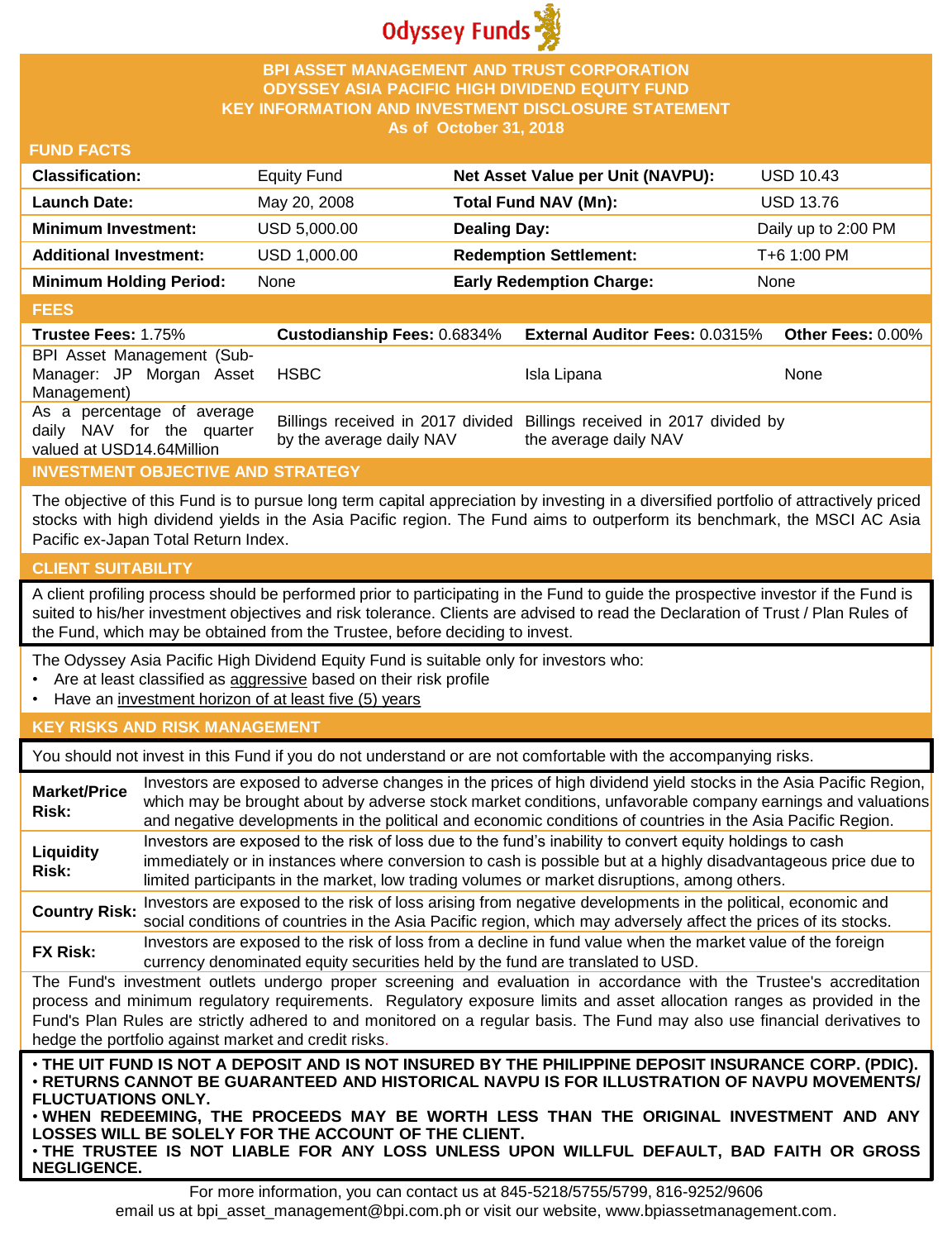### **FUND PERFORMANCE AND STATISTICS AS OF OCTOBER 31, 2018**

(Purely for reference purposes and is not a guarantee of future results)





| <b>CUMULATIVE PERFORMANCE (%) 1</b>    |            |          |          |          |       |                |
|----------------------------------------|------------|----------|----------|----------|-------|----------------|
|                                        | 1 mo       | 3 mos    | 6 mos    | 1YR      | 3YRS  | S <sub>1</sub> |
| Fund                                   | -7.78      | $-7.54$  | $-11.01$ | $-7.78$  | 9.56  | 4.30           |
| <b>Benchmark</b>                       | $-10.26$   | $-12.49$ | $-15.57$ | $-11.75$ | 21.22 | 28.13          |
| <b>ANNUALIZED PERFORMANCE (%) 1</b>    |            |          |          |          |       |                |
|                                        | 1YR        | 2YRS     | 3YRS     | 4YRS     | 5YRS  | S <sub>1</sub> |
| Fund                                   | $-7.78$    | 2.80     | 3.09     | $-0.14$  | 0.51  | 0.40           |
| <b>Benchmark</b>                       | $-11.75$   | 6.01     | 6.62     | 2.07     | 2.45  | 2.40           |
| <b>CALENDAR YEAR PERFORMANCE (%) 1</b> |            |          |          |          |       |                |
|                                        | <b>YTD</b> | 2017     | 2016     | 2015     | 2014  | 2013           |
| Fund                                   | $-9.62$    | 20.33    | 3.45     | $-9.91$  | 7.08  | $-5.41$        |
| <b>Benchmark</b>                       | $-15.23$   | 37.63    | 6.18     | $-9.47$  | 3.71  | 2.65           |

#### **PORTFOLIO COMPOSITION**

| <b>Allocation</b>                      | % of Fund     |
|----------------------------------------|---------------|
| <b>Equities</b>                        | 95.51         |
| Cash                                   | 5.06          |
| Time deposits and money market         |               |
| Other receivables - net of liabilities | $-0.57$       |
| <b>Top Five Sector Holdings</b>        | % of Equities |
| <b>Financials</b>                      | 40.26         |
| <b>Real Estate</b>                     | 16.88         |
| Information Technology                 | 13.40         |
| Industrials                            | 12.31         |
| Utilities                              | 6.65          |
| <b>Top Five Country Weightings</b>     | % of Equities |
| China                                  | 24.85         |
| Australia                              | 14.91         |
| Singapore                              | 14.40         |
| Korea                                  | 13.69         |
| Hong Kong                              | 11.31         |

| <b>NAVPU over the past 12 months</b>     |         |
|------------------------------------------|---------|
| Highest                                  | 12.35   |
| Lowest                                   | 10.29   |
| <b>STATISTICS</b>                        |         |
| Portfolio Beta                           | 0.94    |
| Volatility, Past 1 Year (%) <sup>2</sup> | 12.56   |
| Sharpe Ratio <sup>3</sup>                | $-0.76$ |
| Information Ratio <sup>4</sup>           | 0.73    |
| <b>Current Number of Holdings</b>        | 66      |

#### <sup>1</sup>Returns are net of fees.

<sup>2</sup>Measures the degree to which the Fund fluctuates vis-à-vis its average return over a period of time.

<sup>3</sup>Used to characterize how well the return of a Fund compensates the investor for the level of risk taken. The higher the number, the better.

<sup>4</sup>Measures reward-to-risk efficiency of the portfolio relative to the benchmark. The higher the number, the higher the reward per unit of risk.

<sup>5</sup>Since inception.

6 Includes accrued income, investment securities purchased, accrued expenses, etc.

\*Declaration of Trust is available upon request through branch of account.

### **TOP TEN HOLDINGS**

| <b>Name</b>                                | % of Equities |
|--------------------------------------------|---------------|
| <b>DBS Group Holdings</b>                  | 4.41          |
| <b>Samsung Electronics</b>                 | 4.39          |
| Taiwan Semiconductor<br>Manufacturing      | 4.36          |
| Korea Electric Power                       | 3.79          |
| Transurban Group                           | 3.41          |
| Bangkok Bank                               | 3.25          |
| Australia and New Zealand Banking<br>Group | 3.25          |
| United Overseas Bank                       | 3.11          |
| Shinhan Financial Group                    | 3.07          |
| <b>BOC Hong Kong</b>                       | 2.87          |

# **RELATED PARTY TRANSACTIONS\***

The Fund has no transactions and outstanding investments with entities related to BPI Asset Management and Trust Corporation (BPI AMTC).

\* Related party in accordance with BPI AMTC's internal policy.